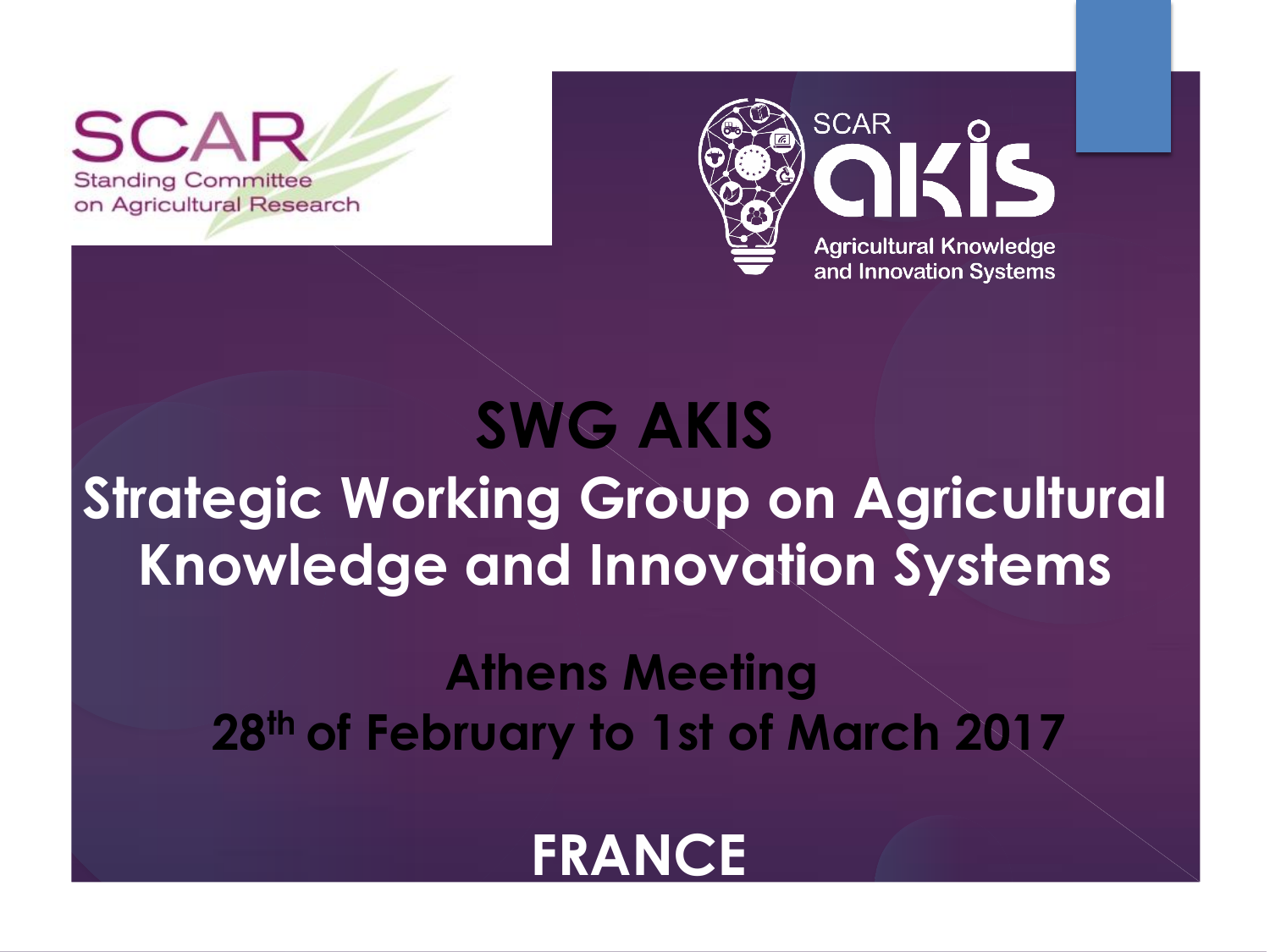### **Enhance knowledge flows within the AKIS and strengthen links between research and practice**

- Stronger NRN and National EIP unit (still connecting régional, national, and UE level ; connecting EIP/AKIS in CAP with FP9)
- Enhance **Thematic AKIS networking, for exemple linked with next generation of UMT and RMT (UMT+ & RMT+)**
- Enhance the "multipliers" involvment (networks head-end engagment)
- Enhance the involvment/interest of research in interactive innovation
- ▶ Connection between NRN and NCPs
- Bring territorial projects (ESIF and INTERREG) in to EIP AGRI loop
- ▶ Connect Casdar (domestic) projects with EU related projects
- ▶ Connect GIEE with OGS and other EU related projects
- Future launching of a Unit dedicated to the *coordination of the Reserach, Innovation ans transfer activities* (INRA – *ACTA* – APCA) validated by Macron last week!
- Iterative <u>development of regional (sub) AKIS</u>: not only in terms of actors in a given territory but also in terms of Policy decsiion, programming, governance, partnerships etc….. Strengthen steering activities with territorial actors ( Pole de competitivité, Collctivité (region / departement/Comcom), State ( DRAAF, UT,etc.) and research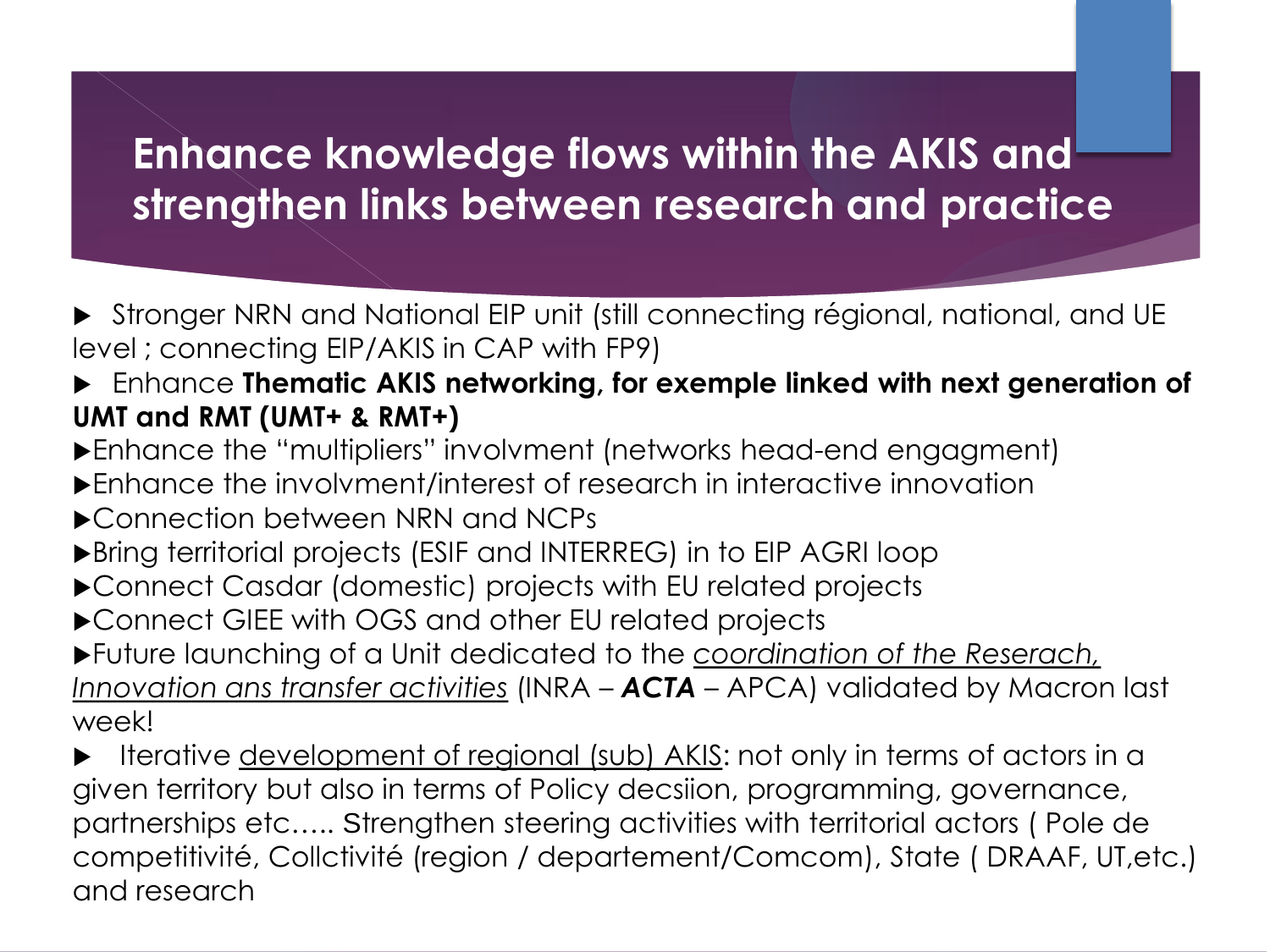## **Strengthen farm advisory services within MS' AKISs**

 $\blacktriangleright$  To **provide new role to advisory services**: Soft skills, Innovations support services, facilitators, animation groups.... + keeping high quality direct advise

 **Combine both** : commercial advise, subjective or money driven advise ≠ "objective", societal challenges advise)

Promote the consistency and coherence of advice among (para)- public and private advisory services ( already on its way by separating Sales departments from Advice department in private sector)

**Supported by research organisation** providing strong scientific background connected to the advisory services

 Promote complementarity between actors :**avoid competition between organisations**  (cooperatives – applied research are considered as advisory services in the broader sense)

*(New agreement between ACTA and APCA last autumn to ensure as much complementarity as possible rather than competition and overlap in the territories).*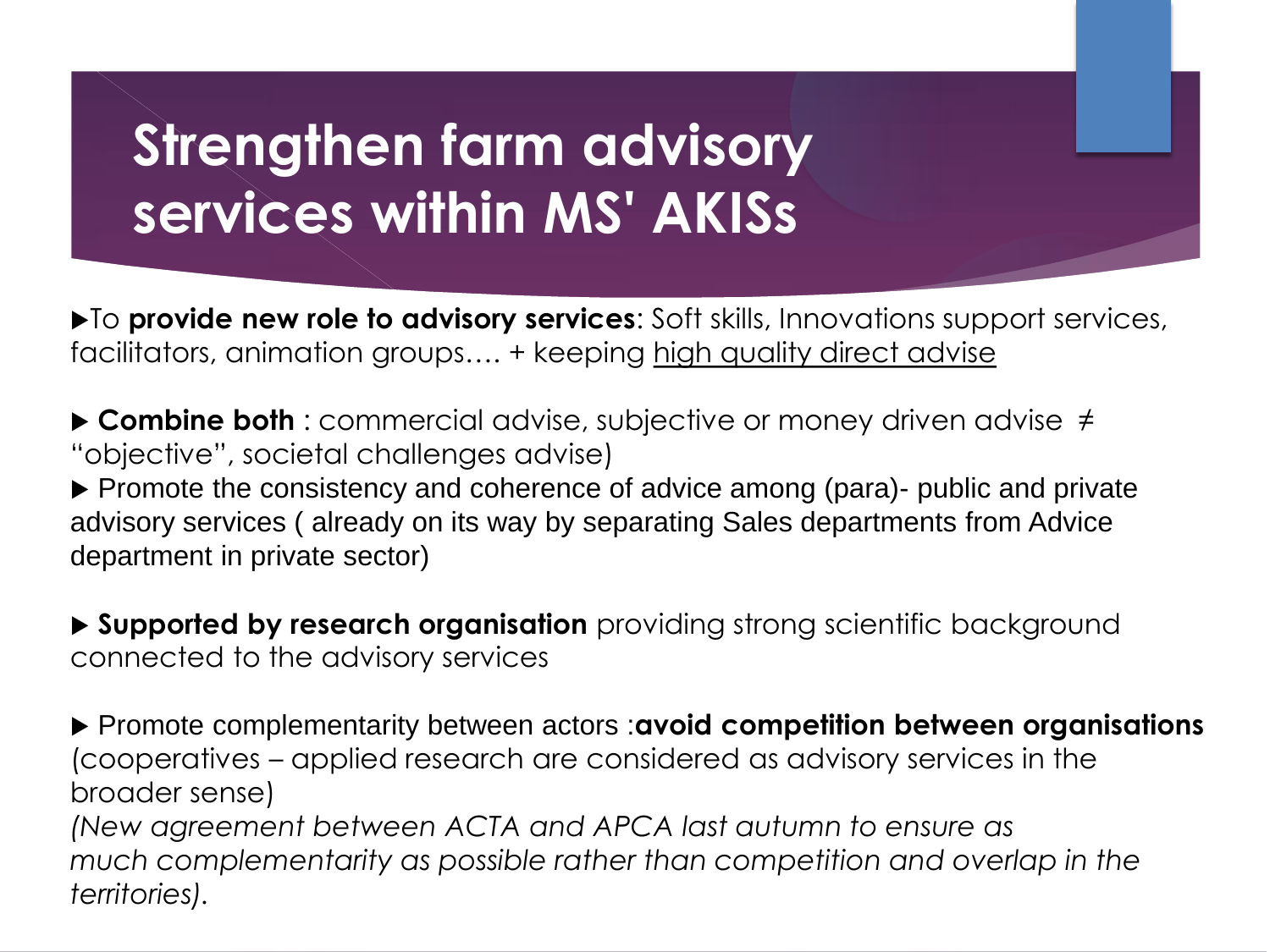# **Incentivize interactive innovation projects**

Incentivize collective & transdisciplinary approach at largest level

- CASDAR IP
- PIA 3 TIGA
- OG 2.0
- Living labs…
- Involvement of agricultural training/education (at the earliest)...
- Wide involvement/communication (moving out of the silo system)
- Strengthen the role of **agricultural school** and to their farms to better link agriculture and innovation actors.
- Promote the role of agricultural school as "living lab/experimentation " for agri- innovation innovation projects
- To foresee a **mandatory budget** for Innovation measure in the regional RDPS
- ▶ To better connect OG 2.0 with domestic project and FP9 EIP-AGRI related projects
- Bring territorial projects (ESIF and INTERREG) into EIP AGRI loop
- What about GIEE and other related groups?